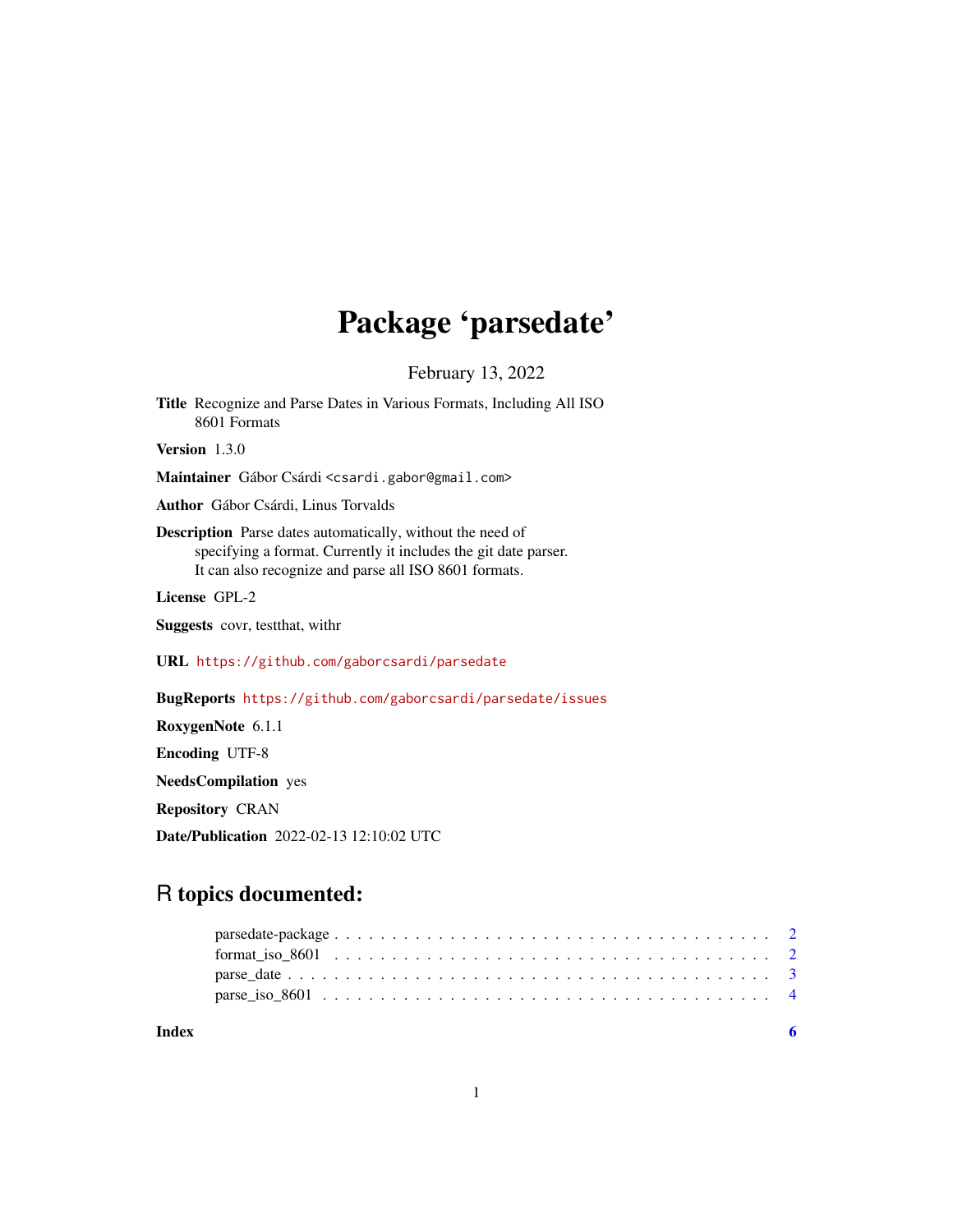<span id="page-1-0"></span>

#### Description

Three useful functions to parse and format dates.

- [parse\\_iso\\_8601](#page-3-1) recognizes and parses all valid ISO 8601 date and time formats. It can also be used as an ISO 8601 validator.
- [parse\\_date](#page-2-1) can parse a date when you don't know which format it is in. First it tries all ISO 8601 formats. Then it tries git's versatile date parser. Lastly, it tries as.POSIXct.
- [format\\_iso\\_8601](#page-1-1) formats a date (and time) in a specific ISO 8601 format.

<span id="page-1-1"></span>format\_iso\_8601 *Format date and time according to ISO 8601*

#### Description

Format a date in a fixed format that is ISO 8601 valid, and can be used to compare dates as character strings. It converts the date(s) to UTC.

#### Usage

format\_iso\_8601(date)

#### Arguments

date The date(s) to format.

#### Value

Character vector of formatted dates.

#### Examples

```
format_iso_8601(parse_iso_8601("2013-02-08"))
format_iso_8601(parse_iso_8601("2013-02-08 09:34:00"))
format_iso_8601(parse_iso_8601("2013-02-08 09:34:00+01:00"))
format_iso_8601(parse_iso_8601("2013-W06-5"))
format_iso_8601(parse_iso_8601("2013-039"))
```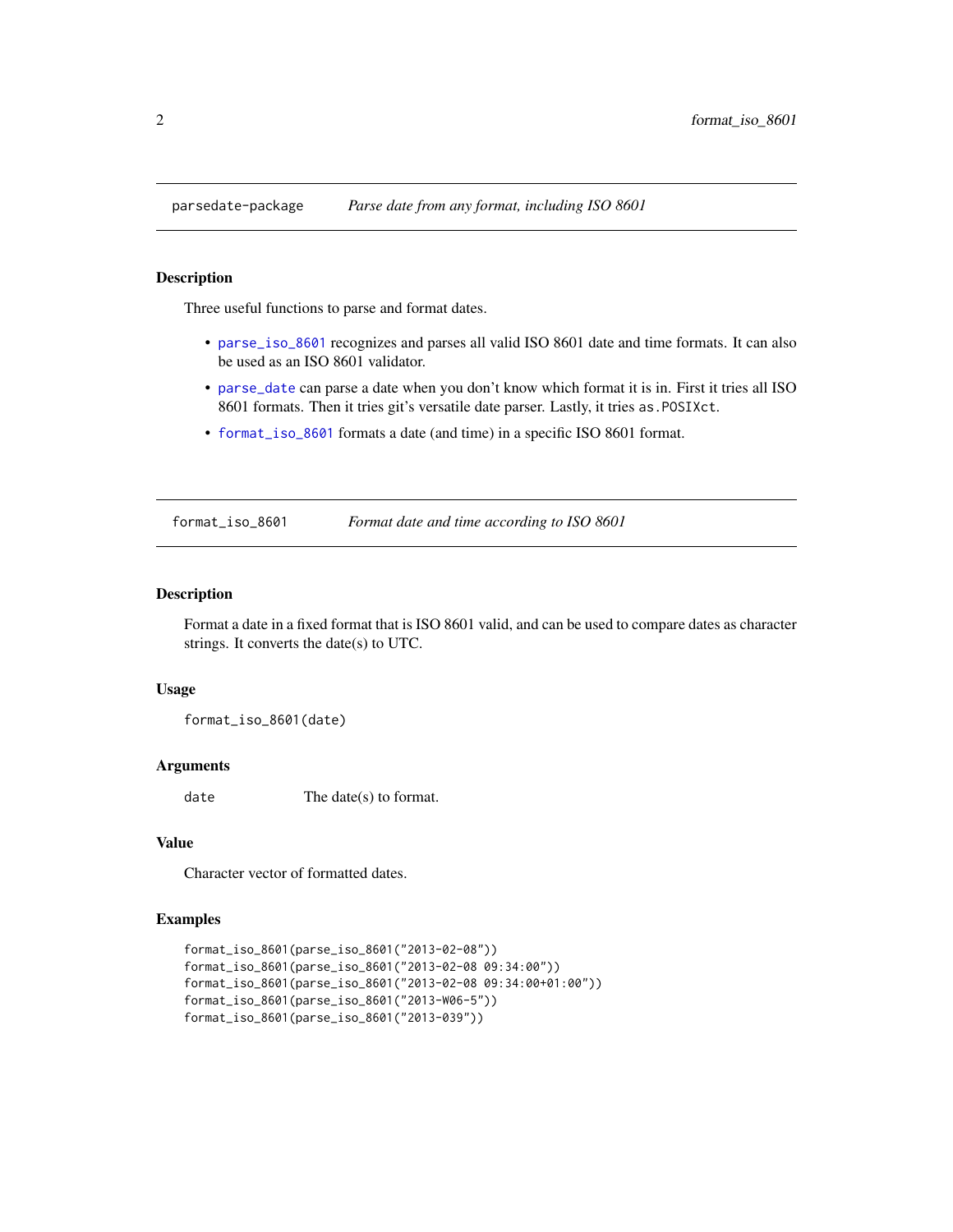<span id="page-2-1"></span><span id="page-2-0"></span>

#### Description

Recognize and parse dates from a wide range of formats. The current algorithm is the following:

- 1. Try parsing dates using all valid ISO 8601 formats, by calling [parse\\_iso\\_8601](#page-3-1).
- 2. If this fails, then try parsing them using the git date parser.
- 3. If this fails, then try parsing them using as.POSIXct. (It is unlikely that this step will parse any dates that the first two steps couldn't, but it is still a logical fallback, to make sure that we can parse at least as many dates as as.POSIXct.

parse\_date returns quickly in case of empty input elements.

#### Usage

```
parse_date(dates, approx = TRUE, default_tz = "UTC")
```
#### Arguments

| dates      | A character vector. An error is reported if the function cannot coerce this pa-<br>rameter to a character vector.                                                       |
|------------|-------------------------------------------------------------------------------------------------------------------------------------------------------------------------|
| approx     | Logical flag, whether the git parse should try hard $er$ ). If this is set to TRUE, then<br>the current time is used to fill in the missing parts of the date and time. |
| default_tz | Time zone to assume for dates that don't specify a time zone explicitly. Defaults<br>to UTC, and an empty string means the local time zone.                             |

#### Details

All dates are returned in the UTC time zone. If you preder a different time zone, simply use '.POSIXct()' on the result, see examples below.

#### Value

A POSIXct vector. NA is returned for the dates that parse\_date could not parse.

#### Examples

```
# Some easy examples
parse_date("2014-12-12")
parse_date("04/15/99")
parse_date("15/04/99")
# Ambiguous format, parsed assuming MM/DD/YY
parse_date("12/11/99")
parse_date("11/12/99")
```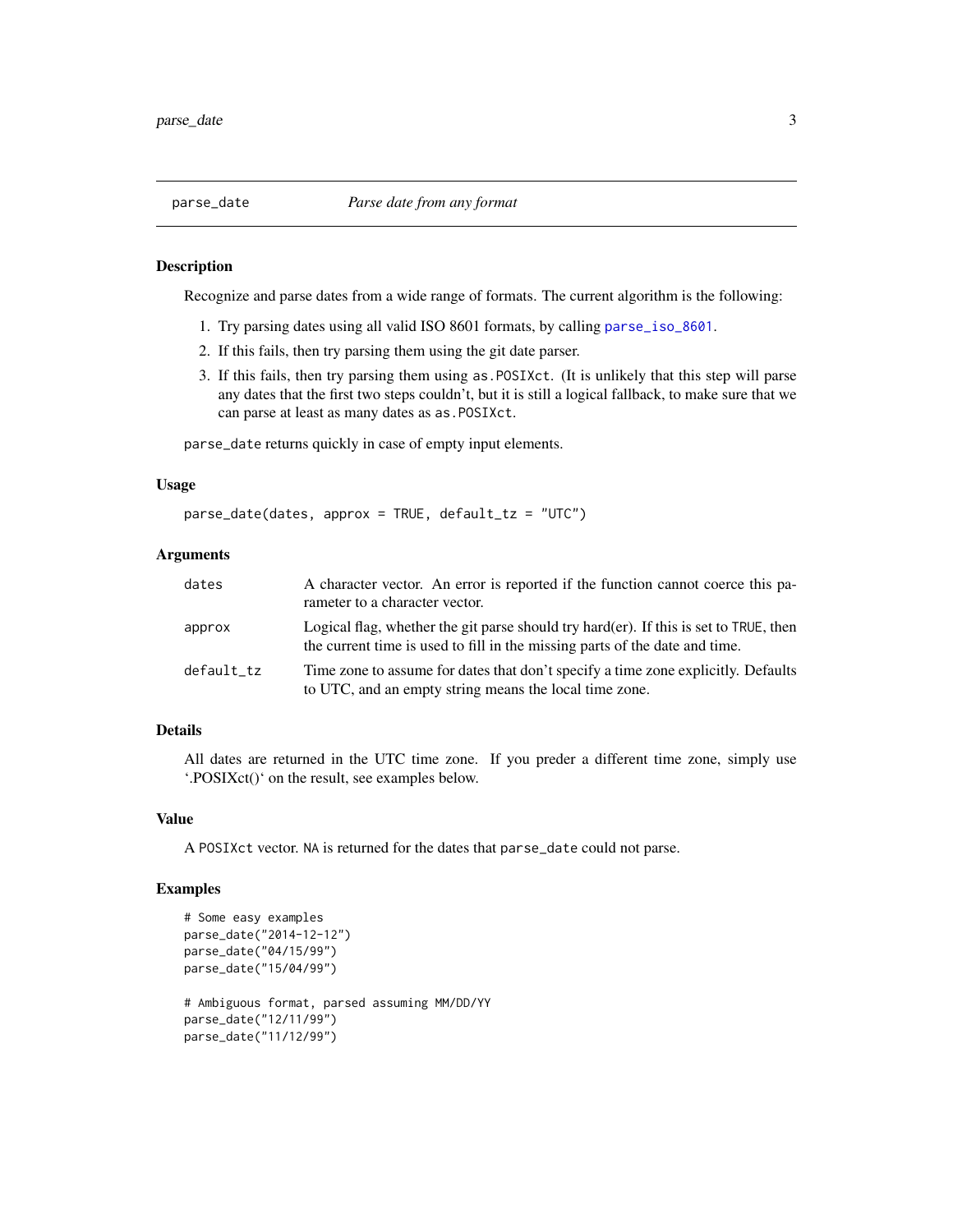```
# Fill in the current date and time
parse_date("03/20")
parse_date("12")
# But not for this, because this is ISO 8601
parse_date("2014")
# Handle vectors and empty input
parse_date(c("2014","2015","","2016"))
# Convert result to local time
tz <- format(Sys.time(), "%Z")
as.POSIXct(parse_date("2014-12-13T11:12:13"), tz)
# Local time zone
parse_date("2014-12-13T11:12:13", default_tz = "CET")
parse_date("2014-12-13T11:12:13", default_tz = "UTC")
# Convert results to different timezone
parse_date("2015-12-13T11:12:13")
.POSIXct(parse_date("2015-12-13T11:12:13"), tz = "CET")
```
<span id="page-3-1"></span>parse\_iso\_8601 *Parse date from an ISO 8601 format*

#### Description

See [https://en.wikipedia.org/wiki/ISO\\_8601](https://en.wikipedia.org/wiki/ISO_8601) and links therein for the complete standard.

#### Usage

```
parse_iso_8601(dates, default_tz = "UTC")
```
#### Arguments

| dates      | A character vector. An error is reported if the function cannot coerce this pa-<br>rameter to a character vector.                           |
|------------|---------------------------------------------------------------------------------------------------------------------------------------------|
| default tz | Time zone to assume for dates that don't specify a time zone explicitly. Defaults<br>to UTC, and an empty string means the local time zone. |

#### Value

A POSIXct vector. NA is returned for the dates that parse\_date could not parse.

<span id="page-3-0"></span>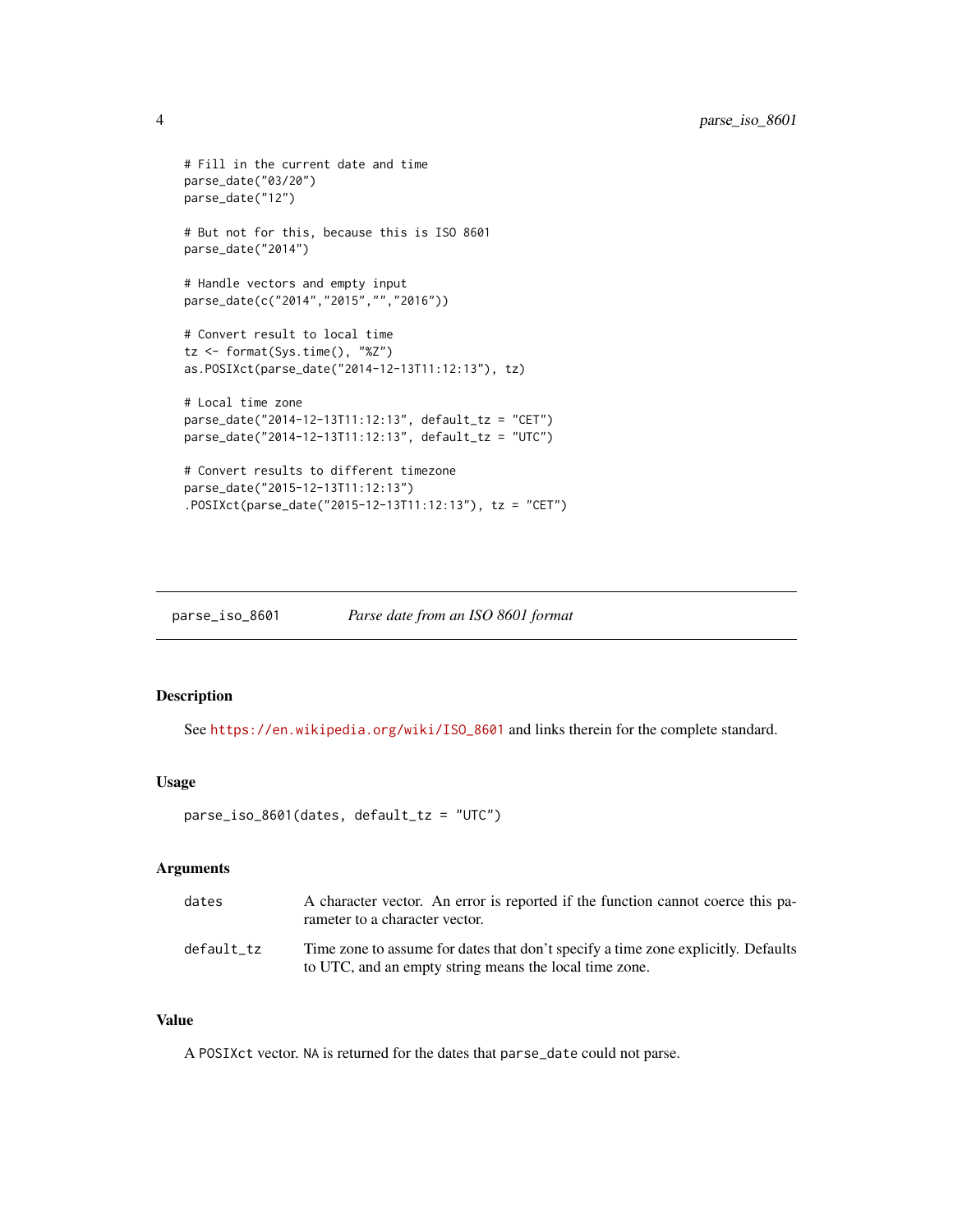#### parse\_iso\_8601

#### Examples

```
# Missing fields
parse_iso_8601("2013-02-08 09")
parse_iso_8601("2013-02-08 09:30")
```

```
# Separator between date and time can be a 'T'
parse_iso_8601("2013-02-08T09")
parse_iso_8601("2013-02-08T09:30")
parse_iso_8601("2013-02-08T09:30:26")
```

```
# Fractional seconds, minutes, hours
parse_iso_8601("2013-02-08T09:30:26.123")
parse_iso_8601("2013-02-08T09:30.5")
parse_iso_8601("2013-02-08T09,25")
```

```
# Zulu time zone is UTC
parse_iso_8601("2013-02-08T09:30:26Z")
```

```
# ISO weeks, not very intuitive
parse_iso_8601("2013-W06-5")
parse_iso_8601("2013-W01-1")
parse_iso_8601("2009-W01-1")
parse_iso_8601("2009-W53-7")
```

```
# Day of the year
parse_iso_8601("2013-039")
parse_iso_8601("2013-039 09:30:26Z")
```